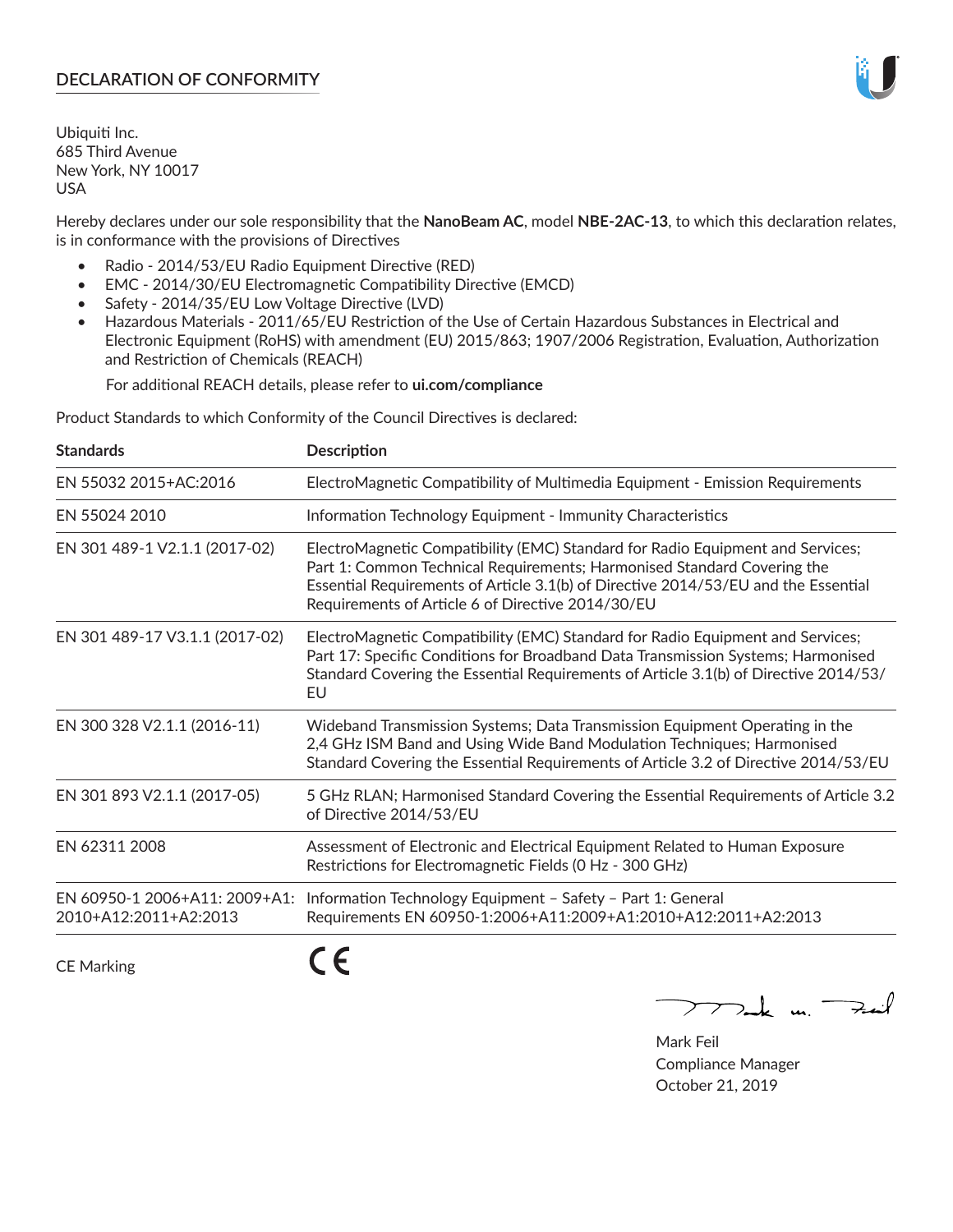# **DECLARATION OF CONFORMITY**



# **български** [Bulgarian]

С настоящото Ubiquiti декларира, че това устройство NBE-2AC-13 е в съответствие със съществените изисквания и други приложими разпоредби на Директиви 2014/53/EC, 2014/30/ЕС, 2014/35/ЕС.

## **Hrvatski** [Croatian]

Ubiquiti ovim putem izjavljuje da je ovaj uređaj NBE-2AC-13 sukladan osnovnim zahtjevima i ostalim bitnim odredbama Direktiva 2014/53/EU, 2014/30/EU, 2014/35/EU.

# **Čeština** [Czech]

Ubiquiti tímto prohlašuje, že toto NBE-2AC-13 zařízení, je ve shodě se základními požadavky a dalšími příslušnými ustanoveními směrnic 2014/53/EU, 2014/30/EU, 2014/35/EU.

# **Dansk** [Danish]

Hermed, Ubiquiti, erklærer at denne NBE-2AC-13 enhed, er i overensstemmelse med de væsentlige krav og øvrige relevante krav i direktiver 2014/53/EU, 2014/30/EU, 2014/35/EU.

# **Nederlands** [Dutch]

Hierbij verklaart Ubiquiti, dat deze NBE-2AC-13 apparaat, in overeenstemming is met de essentiële eisen en de andere relevante bepalingen van richtlijnen 2014/53/EU, 2014/30/EU, 2014/35/EU.

## **English**

Hereby, Ubiquiti, declares that this NBE-2AC-13 device, is in compliance with the essential requirements and other relevant provisions of Directives 2014/53/EU, 2014/30/EU, 2014/35/EU.

## **Eesti keel** [Estonian]

Käesolevaga Ubiquiti kinnitab, et antud NBE-2AC-13 seade, on vastavus olulistele nõuetele ja teistele asjakohastele sätetele direktiivide 2014/53/EL, 2014/30/EL, 2014/35/EL.

## **Suomi** [Finnish]

Täten Ubiquiti vakuuttaa, että tämä NBE-2AC-13 laite, on yhdenmukainen olennaisten vaatimusten ja muiden sitä koskevien direktiivien 2014/53/EU, 2014/30/EU, 2014/35/EU.

## **Français** [French]

Par la présente Ubiquiti déclare que l'appareil NBE-2AC-13, est conforme aux exigences essentielles et aux autres dispositions pertinentes des directives 2014/53/UE, 2014/30/UE, 2014/35/UE.

## **Deutsch** [German]

Hiermit erklärt Ubiquiti, dass sich dieses NBE-2AC-13 Gerät, in Übereinstimmung mit den grundlegenden Anforderungen und den anderen relevanten Vorschriften der Richtlinien 2014/53/EU, 2014/30/EU, 2014/35/EU befindet.

## **Ελληνικά** [Greek]

Δια του παρόντος, Ubiquiti, δηλώνει ότι αυτή η συσκευή NBE-2AC-13, είναι σε συμμόρφωση με τις βασικές απαιτήσεις και τις λοιπές σχετικές διατάξεις των οδηγιών 2014/53/EE, 2014/30/EE, 2014/35/EE.

## **Magyar** [Hungarian]

Ezennel Ubiquiti kijelenti, hogy ez a NBE-2AC-13 készülék megfelel az alapvető követelményeknek és más vonatkozó 2014/53/EU, 2014/30/EU, 2014/35/EU irányelvek rendelkezéseit.

## **Íslenska** [Icelandic]

Hér, Ubiquiti, því yfir að þetta NBE-2AC-13 tæki er í samræmi við grunnkröfur og önnur viðeigandi ákvæði tilskipana 2014/53/ESB, 2014/30/ESB, 2014/35/ESB.

## **Italiano** [Italian]

Con la presente, Ubiquiti, dichiara che questo dispositivo NBE-2AC-13, è conforme ai requisiti essenziali ed alle altre disposizioni pertinenti delle direttive 2014/53/UE, 2014/30/UE, 2014/35/UE.